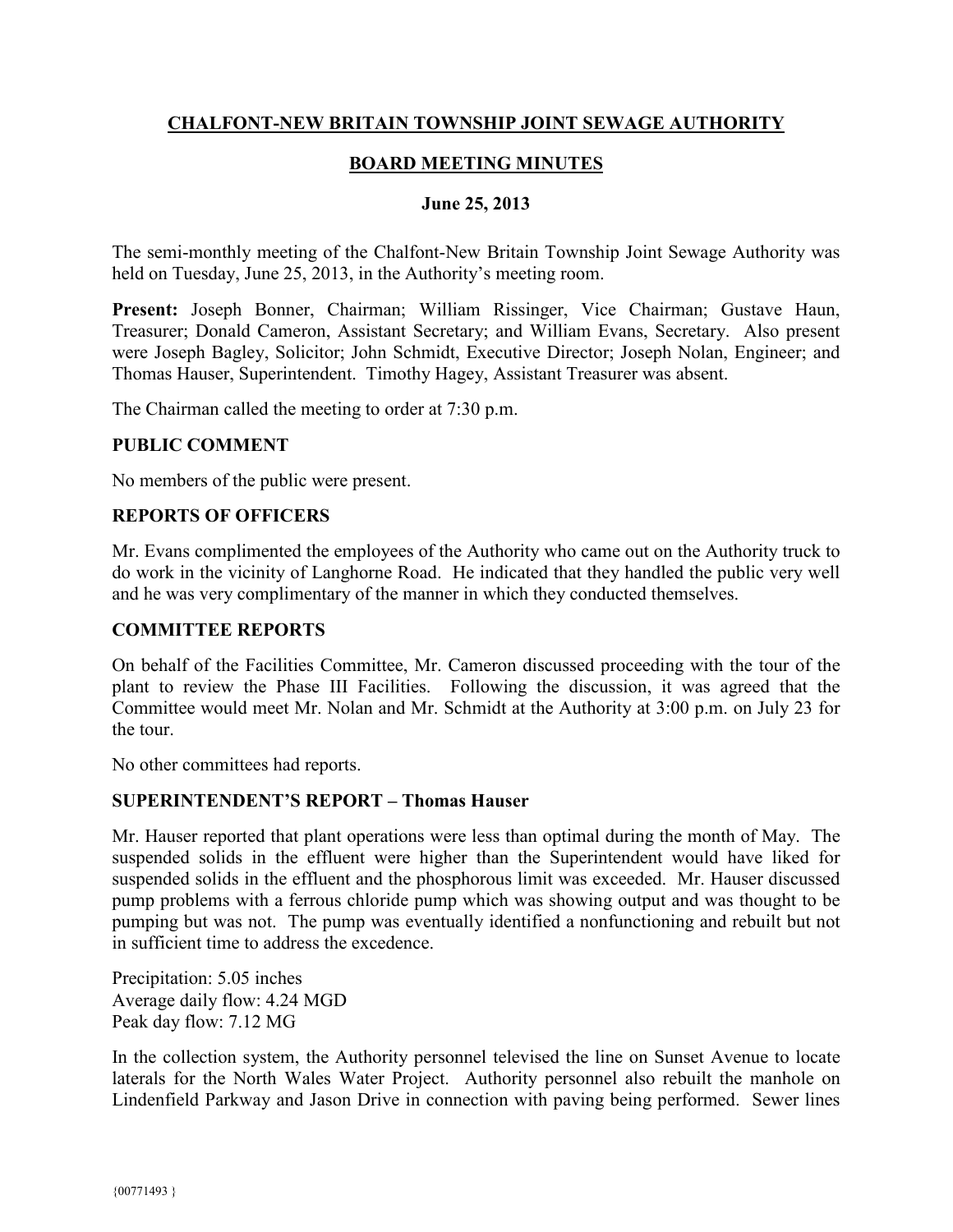in Brittany Farms were televised for leaks. At least seven (7) leaks were sealed up on Devon Road.

In the plant, work was continued on the silo electrical and mechanical issues. A thickened sludge pump was installed in the DAFT. Authority personnel worked on the grit pump – it was found bound up with rags. There was a DEP inspection of the plant during the month. No violations were found.

The Superintendent was asked about the phosphorous excedence. He indicated that it looked like the Authority was going to make the limit but in the end it did not. Questions were asked about a similar type problem in the future when the SCADA system is installed. Mr. Hauser indicated that the SCADA system will not indicate whether the pump in question is out of commission. There was extensive discussion regarding the failed pump masquerading as an operating pump due to a siphon going through the pump. There were discussions regarding penalties. Mr. Hauser was asked about the cost of the new pump and was told it was about \$7500. He also discussed the predecessors to the failed pump (diaphragm pump). A discussion ensued regarding newly-delivered permission for the Authority to use the new ferrous storage tank. Questions were asked by the Board members about whether the Authority is shorthanded. Mr. Hauser discussed vacations in the month of May.

There was extensive discussion about the DEP inspection.

# **EXECUTIVE DIRECTOR'S REPORT – John E. Schmidt**

Mr. Schmidt stated that the Board of Supervisors wished to meet Authority representatives on Monday, July 8 at 9:00 a.m. The New Britain representatives will meet with Mr. Schmidt at the Township Building on Monday, July 8 at 9:00 a.m.

Mr. Schmidt reported to the Board that the amendment of the existing service agreement with Warrington was executed in connection with the 4-lot subdivision at the end of the cemetery.

Mr. Schmidt inquired whether there were any changes to the June 11 minutes. No changes were offered.

There was a discussion about a ride in the Authority truck in the upcoming parade.

## **ENGINEER'S REPORT – Joseph Nolan, P. E.**

Mr. Nolan reported that he is working on a cost allocation for all three (3) phases of the Upgrade and Expansion Project. He has received Mr. Schmidt's final revisions and is working on a final version that can be sent to Bucks County Water and Sewer Authority. The report will include up-to-date figures including the final costs for Phase I, the cost of Phase II based upon construction bids and the estimates Mr. Nolan has provided for Phase III.

Mr. Nolan reported on the status of working with Thomas Controls on the Phase II project. He reported that there is improved production from Thomas Controls. CKS has received the submittal from Essex which had been forwarded to the electrical engineer Keystone. It consists of 104 pages. Mr. Nolan reported on progress meetings that had been taking place and better communication between the general contractor and Thomas Controls. Mr. Nolan indicated that